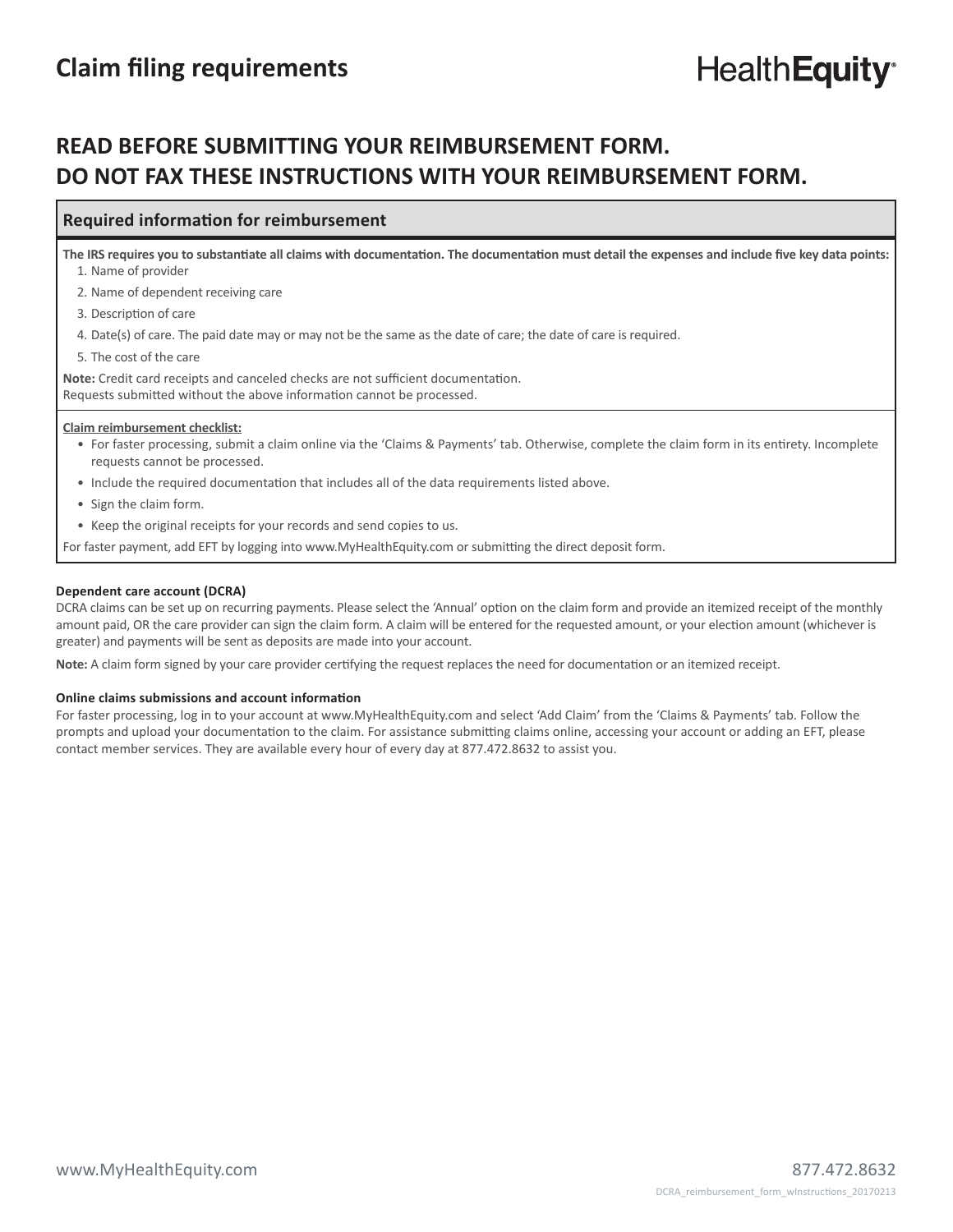## **Dependent care reimbursement account (DCRA)** reimbursement form



Mail or fax completed forms to:

**Address:** HealthEquity, Attn: Claims

15 W Scenic Pointe Dr, Ste 100, Draper, UT 84020 **Fax:** 801.999.7829

For faster processing, enter the claim and upload required documentation using the 'Claims & Payments' tab on the member portal.

| Account holder information <b>Change of address</b>                                                                                                                                                                                                                                                                                                                                                                                                                                                                                                                                                                                                        |                  |               |                                                                    |                                                               |            |                                                                              |  |
|------------------------------------------------------------------------------------------------------------------------------------------------------------------------------------------------------------------------------------------------------------------------------------------------------------------------------------------------------------------------------------------------------------------------------------------------------------------------------------------------------------------------------------------------------------------------------------------------------------------------------------------------------------|------------------|---------------|--------------------------------------------------------------------|---------------------------------------------------------------|------------|------------------------------------------------------------------------------|--|
| Company name                                                                                                                                                                                                                                                                                                                                                                                                                                                                                                                                                                                                                                               |                  |               |                                                                    | Last 4 of SSN or HealthEquity account number (6 or 7 digits)  |            |                                                                              |  |
| Last name                                                                                                                                                                                                                                                                                                                                                                                                                                                                                                                                                                                                                                                  |                  | First name    |                                                                    |                                                               | M.I.       |                                                                              |  |
| Street address                                                                                                                                                                                                                                                                                                                                                                                                                                                                                                                                                                                                                                             |                  | City          |                                                                    |                                                               | State      | ZIP                                                                          |  |
| Mailing address (if different from street address)                                                                                                                                                                                                                                                                                                                                                                                                                                                                                                                                                                                                         |                  | City          |                                                                    |                                                               | State      | ZIP                                                                          |  |
| Email address (required)                                                                                                                                                                                                                                                                                                                                                                                                                                                                                                                                                                                                                                   |                  | Daytime phone |                                                                    |                                                               | Work phone |                                                                              |  |
| Dependent care reimbursement information (Review payment options below before proceeding)                                                                                                                                                                                                                                                                                                                                                                                                                                                                                                                                                                  |                  |               |                                                                    |                                                               |            |                                                                              |  |
| Please have your day care provider sign below in the 'Provider certification' section. If your provider does not sign in the 'Provider certification'<br>section, you must attach a bill or receipt showing actual dates of service (not the date you paid the provider), cost and the care provider's tax ID<br>or social security number.                                                                                                                                                                                                                                                                                                                |                  |               |                                                                    |                                                               |            |                                                                              |  |
| Select option (This is required. If an option is not selected, your request may be denied.)<br>Annual: Elect this option if your dependent care amount is the same each month. HealthEquity will send automatic payments for the remaining<br>plan year as deposits are posted to your account and the dates of service pass. With this option, you will not need to submit a new form each<br>month. Payments will continue unless you request they be discontinued. You will need to submit a new DCRA reimbursement form at the<br>beginning of the new plan year.<br>Pay as-you-go: Select this option if you are requesting a one-time reimbursement. |                  |               |                                                                    |                                                               |            |                                                                              |  |
| Date                                                                                                                                                                                                                                                                                                                                                                                                                                                                                                                                                                                                                                                       | Dependent's name |               |                                                                    | Dependent's date of birth <sup>*</sup><br>Amount <sup>*</sup> |            |                                                                              |  |
| Begin date: $\frac{1}{\sqrt{1-\frac{1}{2}}}$<br>$\mathsf{ incurred}^*$                                                                                                                                                                                                                                                                                                                                                                                                                                                                                                                                                                                     |                  |               |                                                                    | \$<br>$\frac{1}{\sqrt{2}}$                                    |            |                                                                              |  |
| Service provider                                                                                                                                                                                                                                                                                                                                                                                                                                                                                                                                                                                                                                           | Tax ID or SSN    |               | Reason<br>□ Before/after school program □ Day care □ Pre-K □ Other |                                                               |            |                                                                              |  |
| Date<br>Begin date: $\frac{1}{\sqrt{2\pi}}$ / $\frac{1}{\sqrt{2\pi}}$ / $\frac{1}{\sqrt{2\pi}}$<br>$\,$ incurred $\,$                                                                                                                                                                                                                                                                                                                                                                                                                                                                                                                                      | Dependent's name |               |                                                                    | Dependent's date of birth*<br>Amount <sup>*</sup><br>\$       |            |                                                                              |  |
| Service provider                                                                                                                                                                                                                                                                                                                                                                                                                                                                                                                                                                                                                                           | Tax ID or SSN    |               | Reason<br>□ Before/after school program □ Day care □ Pre-K □ Other |                                                               |            |                                                                              |  |
| Date<br>$\,$ incurred $\,$                                                                                                                                                                                                                                                                                                                                                                                                                                                                                                                                                                                                                                 | Dependent's name |               |                                                                    | Dependent's date of birth*<br>Amount <sup>*</sup><br>\$       |            |                                                                              |  |
| Service provider                                                                                                                                                                                                                                                                                                                                                                                                                                                                                                                                                                                                                                           | Tax ID or SSN    |               | Reason                                                             |                                                               |            | $\Box$ Before/after school program $\Box$ Day care $\Box$ Pre-K $\Box$ Other |  |
| \$<br><b>TOTAL REQUESTED:</b><br>*Required fields.                                                                                                                                                                                                                                                                                                                                                                                                                                                                                                                                                                                                         |                  |               |                                                                    |                                                               |            |                                                                              |  |
| <b>Provider certification</b>                                                                                                                                                                                                                                                                                                                                                                                                                                                                                                                                                                                                                              |                  |               |                                                                    |                                                               |            |                                                                              |  |
| Provider certification: I certify that I am a qualified care provider as defined by the Internal Revenue Code and that the expenses for services claimed<br>above have been provided. Provider signature is only required when an itemized receipt for services is not available.                                                                                                                                                                                                                                                                                                                                                                          |                  |               |                                                                    |                                                               |            |                                                                              |  |
| Provider signature<br>Date                                                                                                                                                                                                                                                                                                                                                                                                                                                                                                                                                                                                                                 |                  |               |                                                                    |                                                               |            |                                                                              |  |
| <b>Account holder certification</b>                                                                                                                                                                                                                                                                                                                                                                                                                                                                                                                                                                                                                        |                  |               |                                                                    |                                                               |            |                                                                              |  |
| Certification: I request reimbursement for the qualified expenses listed above. I have attached appropriate receipts or third-party proof that I have<br>incurred these expenses within the plan year and during the benefit period under this plan. If "No Receipt Provided" is checked, I certify that this<br>service provider does not provide receipts, such as for payments made by token/ticket machine, meter, or cash box). I certify that I have not been<br>reimbursed for these expenses by my insurance or any other source. I understand that I cannot claim these expenses on my income tax return.<br>Account holder signature<br>Date     |                  |               |                                                                    |                                                               |            |                                                                              |  |
|                                                                                                                                                                                                                                                                                                                                                                                                                                                                                                                                                                                                                                                            |                  |               |                                                                    |                                                               |            |                                                                              |  |